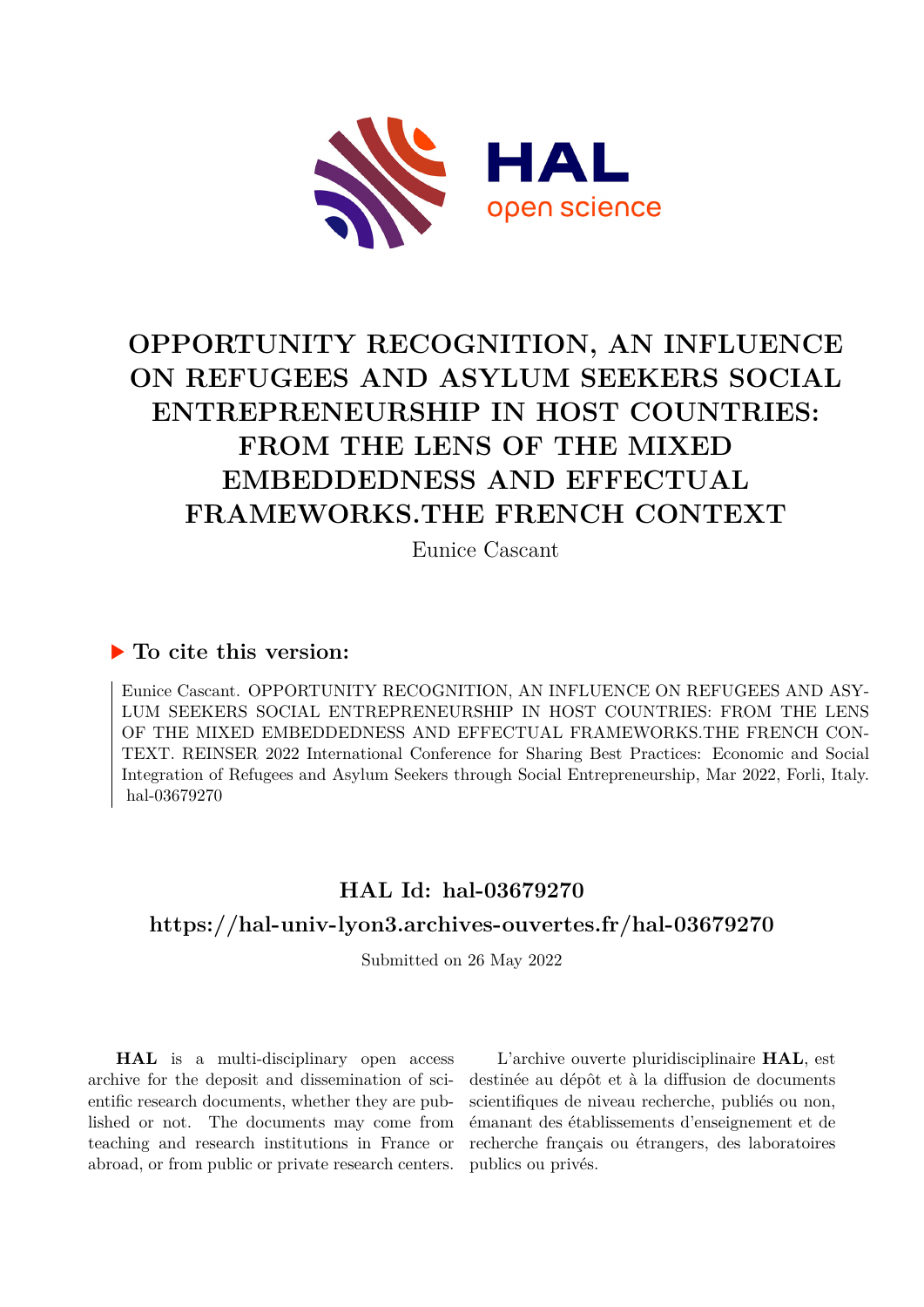# **OPPORTUNTIY RECOGNITION, AN INFLUENCE ON REFUGEES AND ASYLUM SEEKERS SOCIAL ENTREPRENEURSHIP IN HOST COUNTRIES: FROM THE LENS OF THE MIXED EMBEDDEDNESS AND EFFECTUAL FRAMEWORKS.**

CASCANT Eunice

PhD. Student Magellan Research Center Iaelyon School of Management 6, Cours Albert Thomas 69008 Lyon (France) Eunice.cascant@univ-lyon3.fr

#### **Abstract**

This paper aims to highlight how harnessing female refugee activities through social entrepreneurship is beneficial to the country's economy and a driver of refugee integration in host communities (Akter, Rahman, & Radicic, 2019). This paper bridges the conceptual and contextual gaps of female refugee social entrepreneurship literature (Czinkota. Khan & Knight, 2021; Elo,Aman & Täube,2018; Sinkovic & Reuber, 2021;Zucchella, 2021).It also addresses the scarcity of research on the relevance of gender in social entrepreneurship. Our main question is: **How does opportunity recognition as a construct influence female refugees' social entrepreneurship in the host country**? We draw upon the mixed embeddedness (Kloosterman, 2010; Kloosterman, Rusinovic & Yeboah,2016) and effectual lenses (Sarasvathy, 2008) to understand how female refugees become social entrepreneurs, and what makes them different.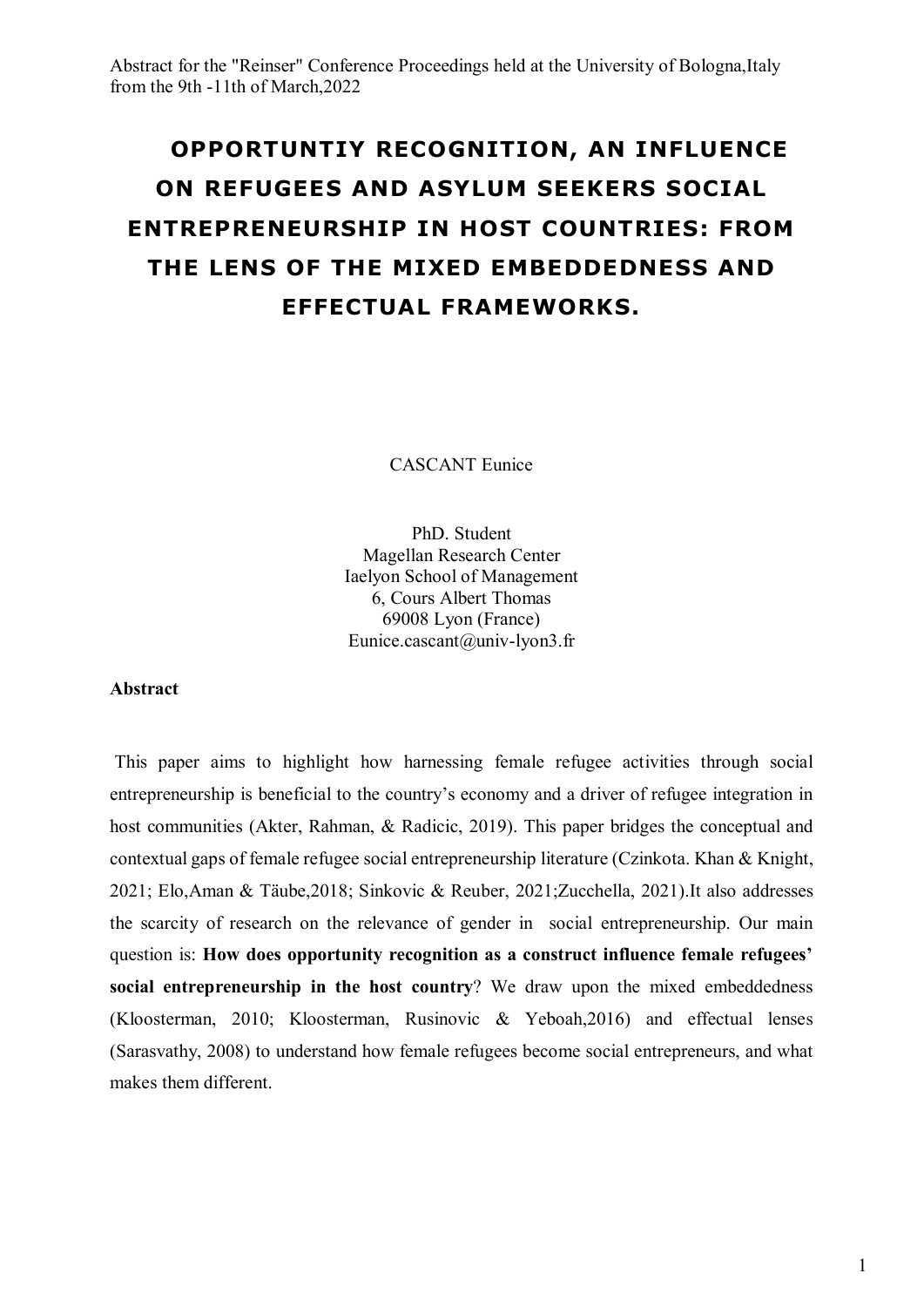#### **Theoretical background**

With the current geopolitical unrest, over 3 million people have left Ukraine and crossed into neighbouring countries (IOM, 2022). This is in addition to the recent statistics that show that, 82.4 million people were forcibly displaced world-wide at the end of 2020.

However, the phenomenon of refugees' inclusion in host countries and across the globe still remains a paradox for host governments due to their heterogeneity (Harima & Freudenberg, 2020). Therefore, to overcome unemployment and under employment many of them resort to entrepreneurship. To promote social cohesion through tackling societal challenges through their social entrepreneurial ventures with "a social goal" (Short, Moss & Lumpkin, 2009, p. 162).

The "hybrid nature of social entrepreneurship" influences female refugee social entrepreneurs to succeed since they adhere to both social goals even with stiff financial constraints. The transnational social entrepreneurs take advantage of being multiply embedded in different institutional environments an element that shapes their understanding of themselves and their environment (Bolzani, Marabello & Honig, 2020). Despite the impact of the endogenous and exogenous factors could undermine the existence of their social ventures. Female refugee social entrepreneurs are able to collaborate with services providers to meet untapped economic and social needs through co-creation and co-production while responding to the needs of marginalised segments of the society.

The first opportunity creation theory; asserts that opportunities do not exist independently from the entrepreneur. They are created by the actions, reactions, and enactment of entrepreneurs as they explore new ways to generate new products or services (Eckhardt & Shane, 2003). According to this view, entrepreneurs cannot search for opportunities, but rather act and observe the effects of their actions (Moss & Lumpkin, 2009) an argument supported by the effectual and mixed embeddedness frameworks. However, social entrepreneurship opportunities are different from those found in profit ventures especially for the female refugees.

#### **Methodology**

We conducted a qualitative and exploratory study in order to develop a deep understanding of a complex social phenomenon (Eisenhardt, 1989). We conducted semi-structured interviews with 22 female refugee entrepreneurs (i.e. with a defined legal status and are beneficiaries of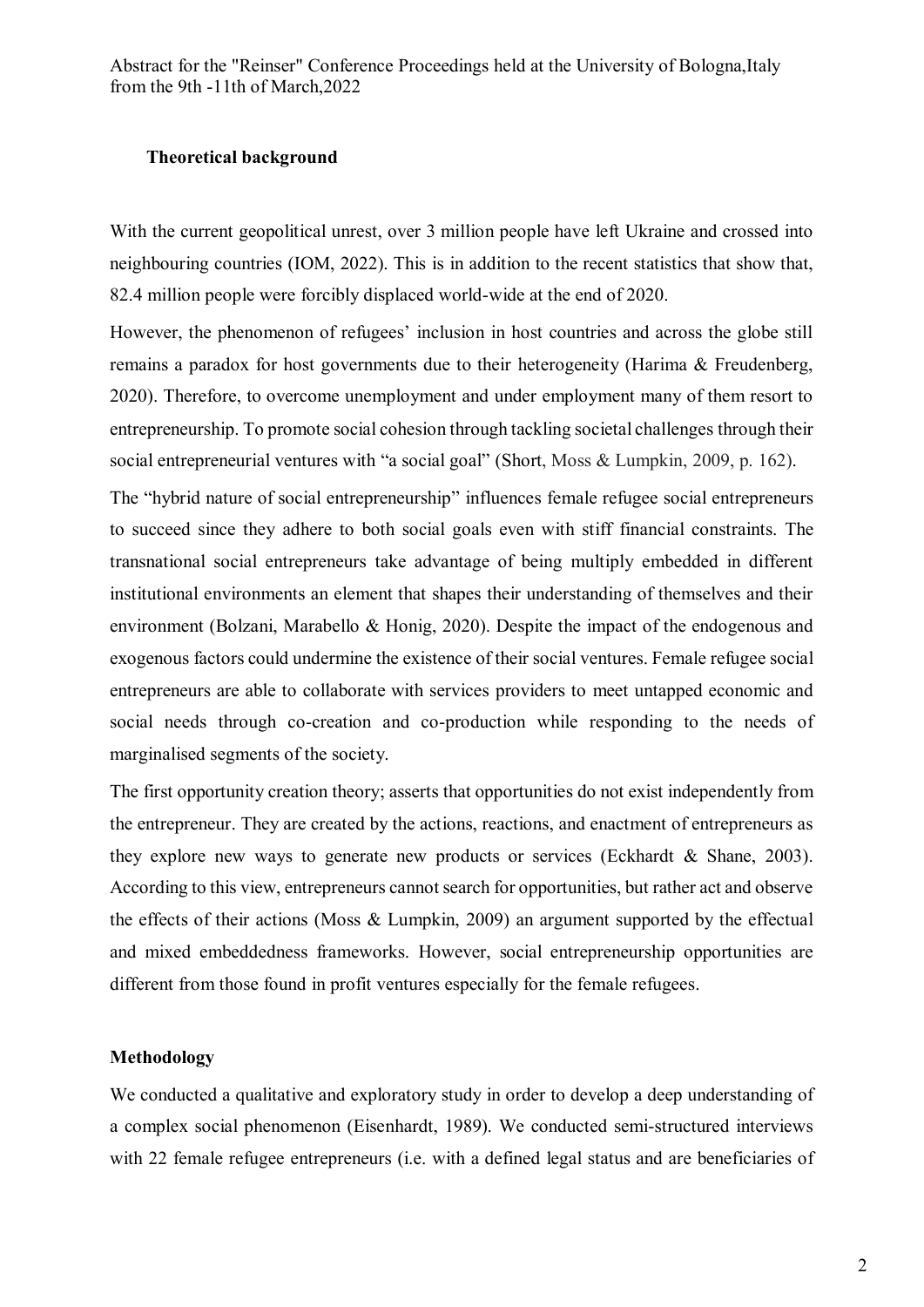international protection) and 3 service providers working with exiled people's social entrepreneurship in France. Data has been collected from April-July 2021 and January-February 2022 and analysed through a content analysis. The interviews were conducted both in French and English languages. The duration of the interviews ranged from 45 minutes to one hour.

#### **Results**

We identified that female refugee social entrepreneurs recognise opportunities, through transformation of their human and social capital to be able to grasp the opportunities available within the host country market environments an aspect referred as "agency".

Secondly, most of the female refugee social entrepreneurs recognise their liability of foreignness but devise means through effectual decision-making process to create social ventures.

Thirdly, we aggregated our results also by highlighting the role of networks in creating opportunities for female refugee social entrepreneurs. Our target group acknowledges the importance of growing strategic networks as an important factor. Although some of them did not rely on the diaspora networks (as they differed in their entrepreneurial visions).

It worth noting that, while effectual approaches open up and create new markets with a low failure cost, expert social entrepreneurs who choose to build large ventures have to become good at using both casual and effectual tool boxes.

Fourthly, social value creation as another aggregated construct, there is an untapped opportunity for service providers and refugee social entrepreneurs to work together to achieve both business and social impact goals. Refugee social enterprises do bring inclusion and sustainability into value chains and create impact.

Finally, innovation and digital (skills and tools) appeared to play a crucial role. Most female refugee social entrepreneurs acknowledged to using digital pathways to unlock markets that were out of their reach, develop strategic networks and gain visibility. The digital tools also avoiding stereotypes and marginalization that could impact refugees' social ventures.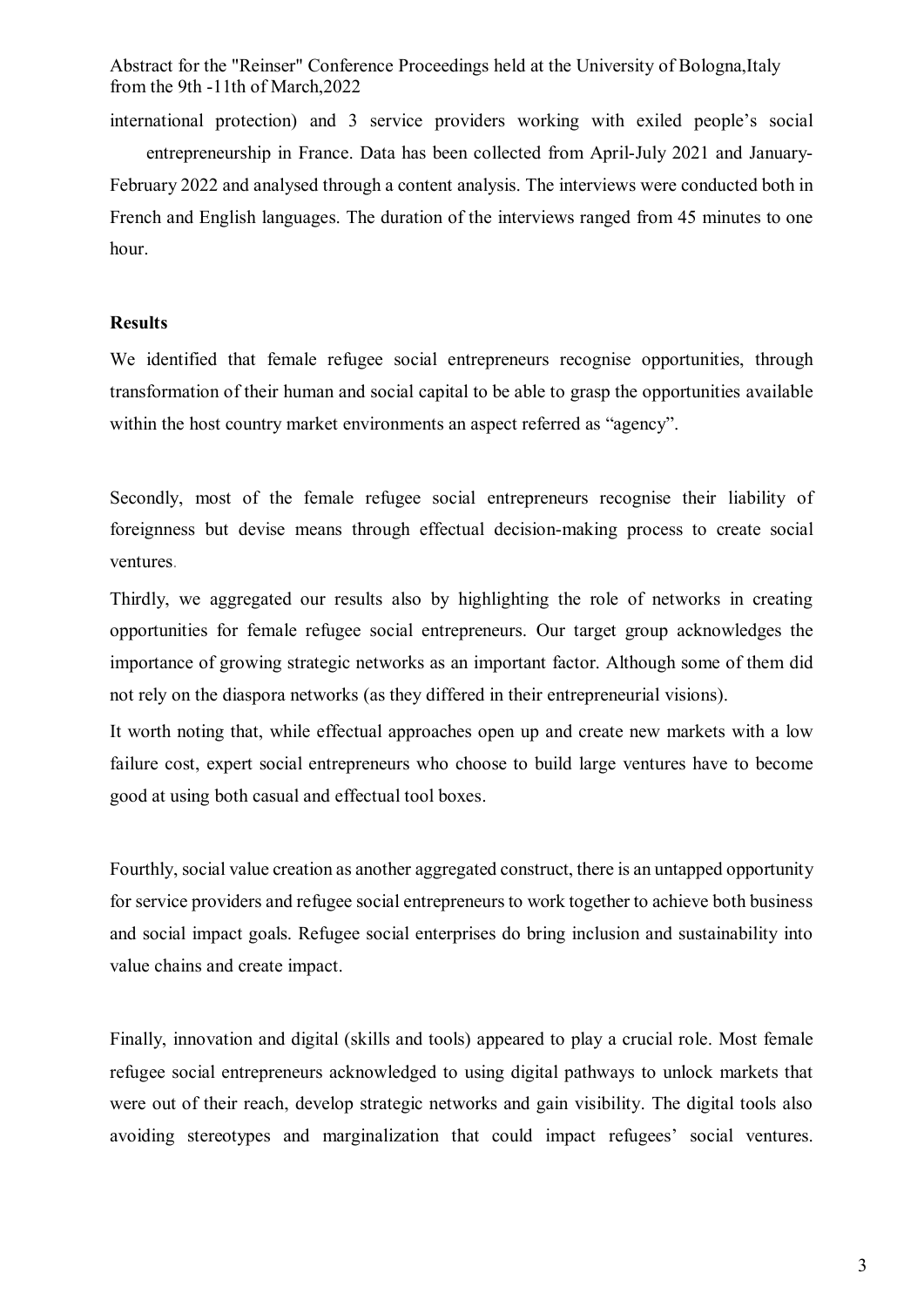Moreover, their ventures became more resilient during the global COVID-19 pandemic due to their online presence.

Results from the service providers such as refugee incubators, accelerators and NGOs confirm that are entrepreneurial in nature despite the difficulties encountered in their migration trajectories.

Additionally, entrepreneurship is a way of promoting integration and diversity especially through co-production and co-creation initiatives.

#### **Contribution to theory and policy**

This study is a novel attempt in providing a longitudinal analysis on how extant resources determine the opportunity spaces explored by the female refugees in turbulent host country business environments. The study makes specific contributions. Conceptually, female refugee social entrepreneurs are not only recognized for their contributions towards economic growth but also creating impactful social ventures aimed at wealth creation hence eradicating poverty and income inequality. We make theoretical contribution by enriching literature on opportunity recognition and its influence of female refugee social entrepreneurship through the lenses of the mixed embeddedness and effectual frameworks(Ram, Jones, Doldor, Villares-Varela & Li., 2022). Empirically, our research unveils the quasi systematic inclusion of sustainability in business models to promote social value. Managerial wise, to female refugee entrepreneurs, it is relevant to take into consideration the indicators of social entrepreneurship so as to measure their social impact. This could act as a tool for policy makers and stakeholders to work towards building inclusive entrepreneurial ecosystems and provide guidance in designing policies enabling female refugee to venture in social enterprises and create social impacts.

#### **References.**

Akter, M., Rahman, M., & Radicic, D. (2019). Women entrepreneurship in international trade: Bridging the gap by bringing feminist theories into entrepreneurship and internationalization theories. Sustainability, 11(22), 6230. . https://doi.org/10.3390/su11226230

Bolzani, D., Marabello, S., & Honig, B. (2020). Exploring the multi-level processes of legitimacy in transnational social enterprises. *Journal of Business Venturing*, *35*(3), 105941. https://doi.org/10.1016/j.jbusvent.2019.06.002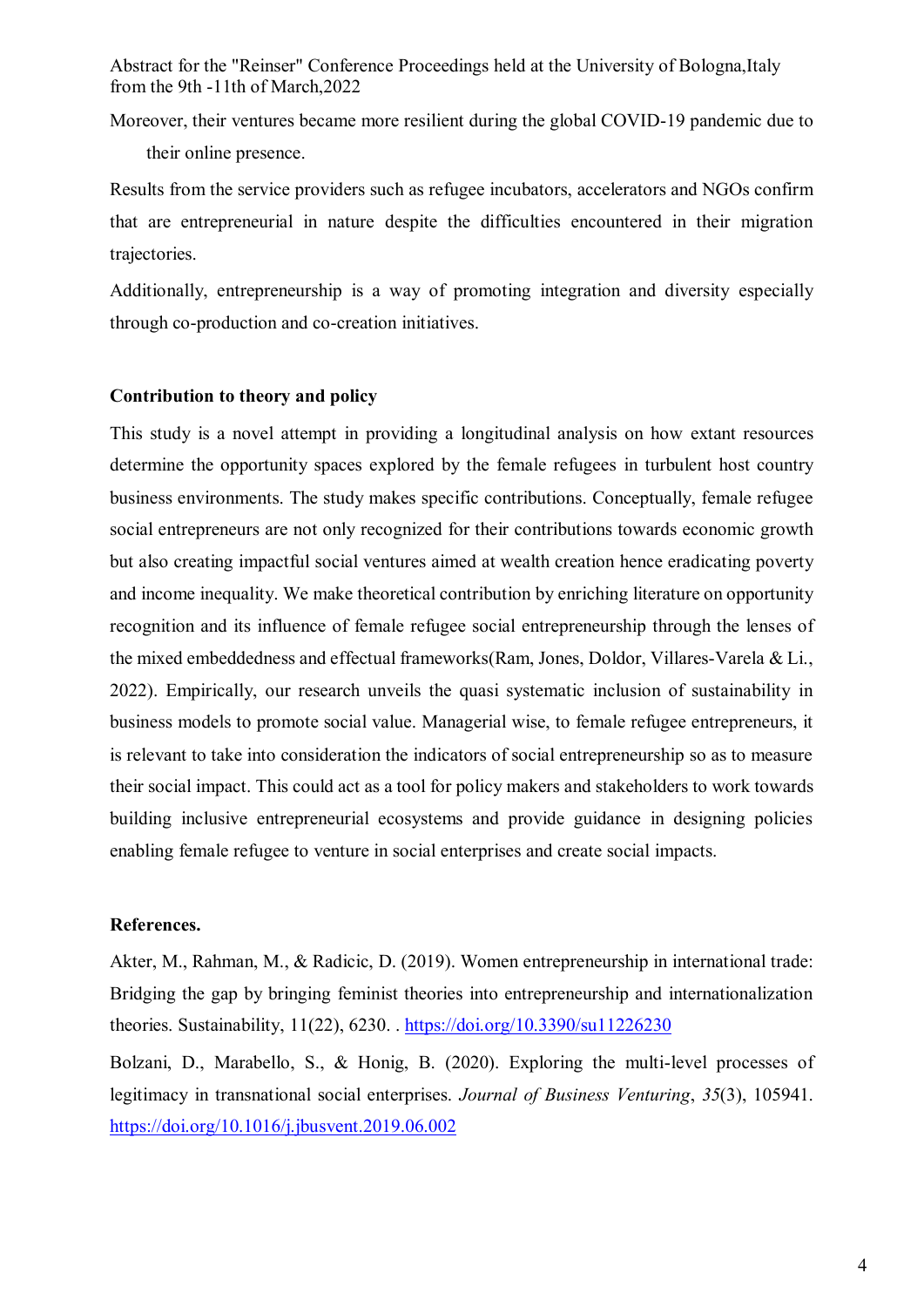Czinkota, M., Khan, Z., & Knight, G. (2021). International business and the migrant-owned enterprise. Journal of Business Research, 122, 657-669.

Dess, G., & Lumpkin, G. T. (2005). Entrepreneurial orientation as a source of innovative strategy. *Innovating strategy process*,Blackwell Publishing ,Oxford(pp.,3-9).

Eckhardt, J. T., & Shane, S. A. (2003). Opportunities and Entrepreneurship. *Journal of Management*, *29*(3), 333-349. https://doi.org/10.1177/014920630302900304

Eisenhardt, K. M. (1989). Building theories from case study research. Academy of Management Review, 14(4), 532-550

Elo, M., Aman, R., & Täube, F. (2020). Female migrants and brain waste–A conceptual challenge with societal implications. *International Migration*. (SI), 1-24. https://doi.org/10.1111/imig.12783

Harima, A., & Freudenberg, J. (2020). Co-Creation of Social Entrepreneurial Opportunities with Refugees. *Journal of Social Entrepreneurship*, *11*(1), 40-64. https://doi.org/10.1080/19420676.2018.1561498

Kloosterman, R. C. (2010). Matching opportunities with resources : A framework for analysing (migrant) entrepreneurship from a mixed embeddedness perspective. *Entrepreneurship & Regional Development*, *22*(1), 25-45. https://doi.org/10.1080/08985620903220488

Kloosterman, R. C., Rusinovic, K., & Yeboah, D. (2016). Super-diverse migrants-similar trajectories? Ghanaian entrepreneurship in the Netherlands seen from a Mixed Embeddedness perspective. Journal of Ethnic and Migration Studies, 42(6), 913-932. https://doi.org/10.1080/1369183X.2015.1126091

Ram, M., Jones, T., Doldor, S., Villares-Varela, M., & Li, H. (2022). What happens to refugeeorigin entrepreneurs? Combining mixed embeddedness and strategy perspectives in a longitudinal study. *Ethnic and Racial Studies*, *45*(16), 1-27. https://doi.org/10.1080/01419870.2021.1991970

Sarasvathy, S. (2001). Causation and effectuation: Toward a theoretical shift from economic inevitability to entrepreneurial contingency. Academy of Management Review, 26 (2), 243- 263. https://doi.org/10.5465/amr.2001.4378020